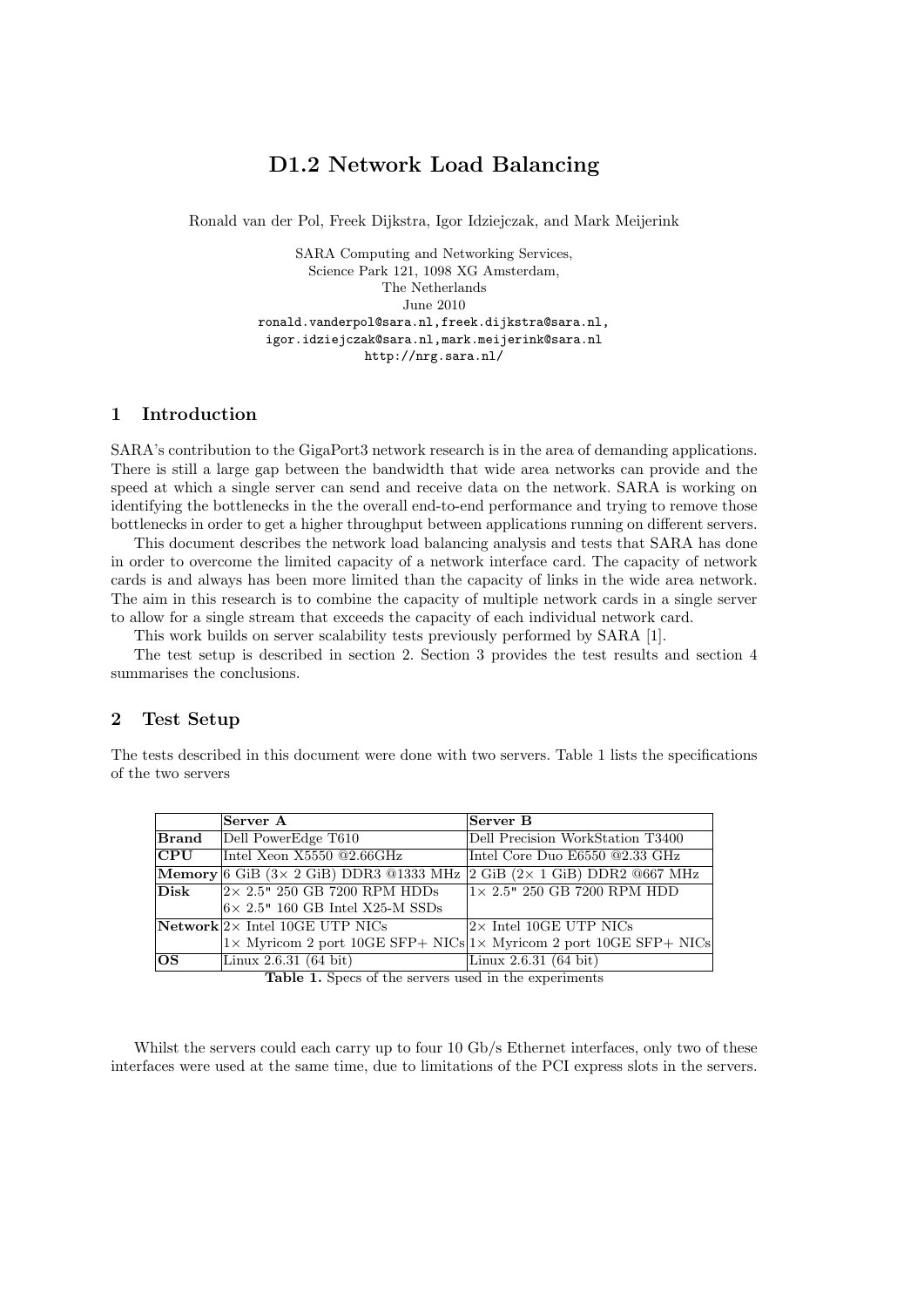In addition to the 10 Gb/s links, the servers were connected to the regular Internet on a 1 Gb/s interface (not shown). This was to ensure that the ssh session to manage the tests would not interfere with the actual test itself. Most experiments were carried out by connecting the Ethernet interfaces on the Myricom NIC to an Arista 7124S Ethernet switch, as shown in figure 1. The switch was configured with two separate VLANs, resulting in two logical links between the servers. The links could be used individually, or be grouped together using link bundling, forming one logical 20 Gb/s link.



Fig. 1. Experimental setup.

The link bundle was configured to deploy a round robin policy, meaning that packets would evenly be distributed over the two links, as opposed to more common policy to distribute the data based on check-summing the source and destination addresses. The round robin policy ensured that even a single stream could exceed the 10 Gb/s capacity of a physical link.

The disadvantage of the round robin policy is possible packet reordering because data of a single stream is distributed over two physical links. To study this effect, an additional setup was created so that one of the two links would traverse a 17 ms loopback from Amsterdam to Geneva and back, while the other link would retain its  $< 1$  ms latency.

# 3 Results

Several throughput measurements were done with the topologies described in the previous section. UDP and TCP traffic was sent between the servers with netperf. Each measurement was done with various socket buffer sizes (from 32 kB to 32 MB) and various message lengths (from 64 bytes to 30,000 bytes). Each run lasted for 30 seconds.

#### 3.1 Single Local 10GE Link

In this test setup both servers were connected to the Ethernet switch with a single 10GE link. Both ports on the Ethernet switch were in the same VLAN and Ethernet flow control was enabled and in use on both ports. The Ethernet MTU on both servers was set to 9000. The topology of this setup is shown in figure 2.



Fig. 2. Both servers connected with a 10GE link via the Ethernet switch.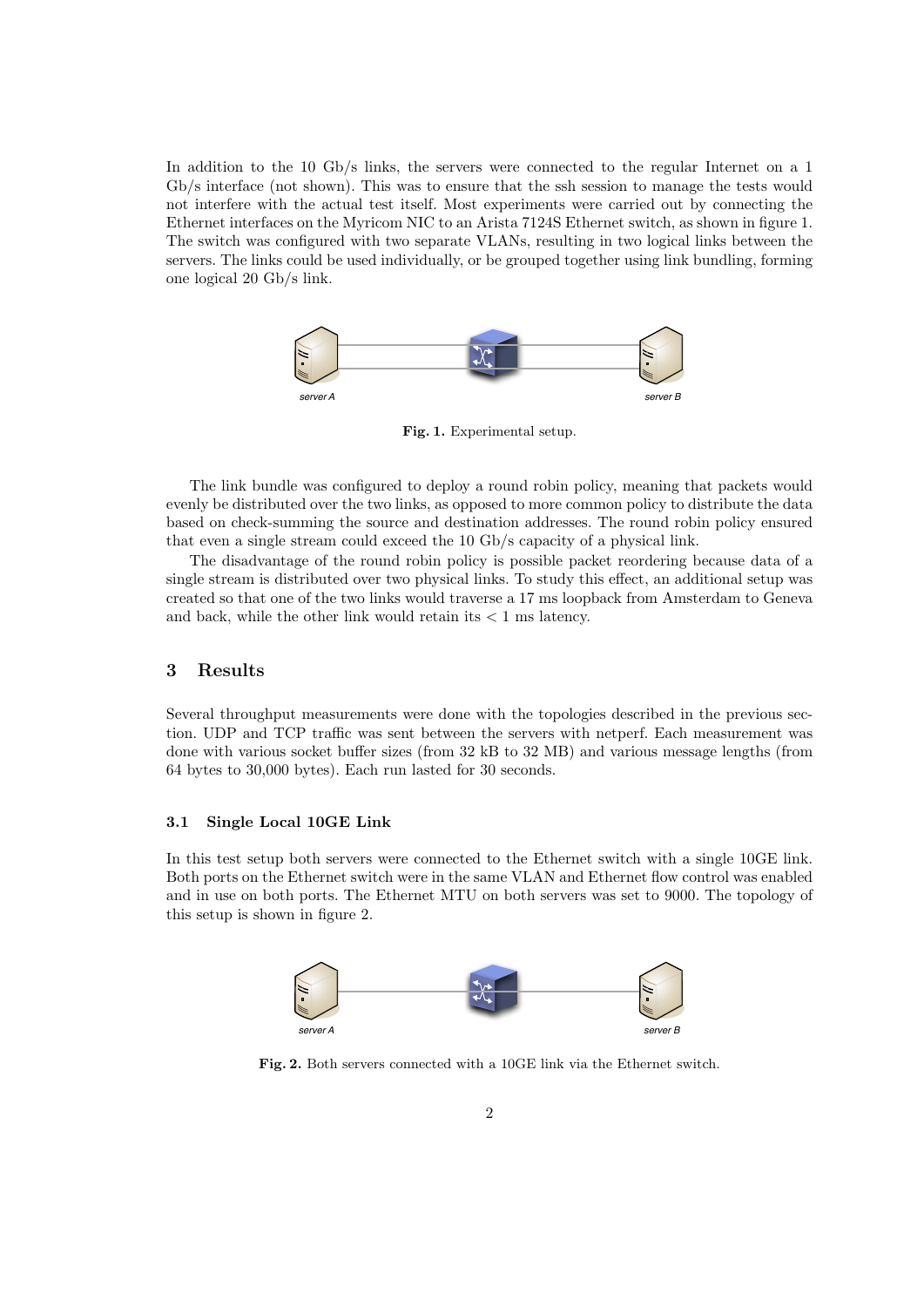The results of sending UDP and TCP traffic with netperf from server A to server B are shown in figure 3.



Fig. 3. UDP (left) and TCP (right) traffic from server A to server B.

The x-axis shows the various socket buffer sizes in kilobytes, the y-axis shows various packet sizes in kilobytes and the z-axis shows the throughput in Gbit/s.

The graph on the left in figure 3 is the received packet rate on the receiving server B. The graph on the right of figure 3 shows the TCP throughput. Because TCP is a reliable protocol, the packet rate at both the sending and receiving end are the same.

The graph on the left in figure 3 shows that for UDP the link can be saturated for almost all socket and packet sizes. Only when using a packet size of less than about 1500 bytes the maximum throughput is not reached. This is also true when the socket buffer size is less than about 100 kilobyte.

The graph on the right in figure 3 shows that larger buffer sizes are needed to saturate the link in the case of TCP than is the case when using UDP. The reason is that TCP needs a large enough buffer size at the receiver in order to keep the link filled with packets. When the receiving buffer is too small, the sender needs to wait for an acknowledgement of packets in transit in order to be allowed to send additional packets.

The results of sending UDP and TCP traffic the other way around (from server B to server A) are shown in figure 4.



Fig. 4. UDP (left) and TCP (right) traffic from server B to server A.

When comparing the graphs for both traffic directions several observations can be made. The effect of socket buffer size is roughly the same for both directions. However, UDP performs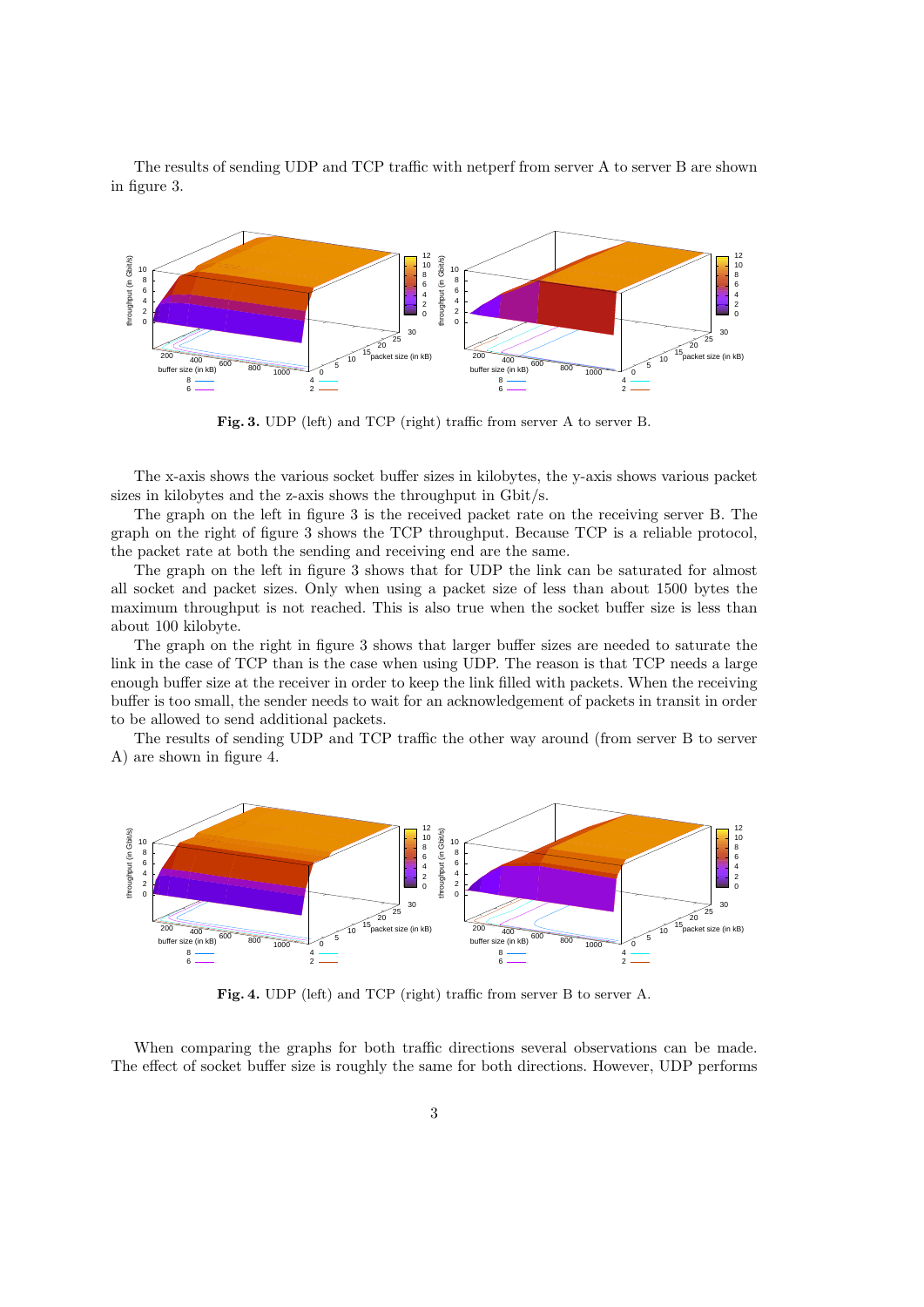slightly better for small packets when sending from server B to server A. Server A is the faster of the two servers and therefore it can keep up better with the incoming UDP packets than server B. For TCP, traffic in both directions performs equally for all packet sizes.

### 3.2 Single 10GE Link with 17 ms latency

UDP and TCP traffic was sent over a link with a large roundtrip time. This topology is shown in figure 5.



Fig. 5. Both servers connected with a 10GE link with a 17 ms latency.

The results of traffic sent from server A to server B are shown in figure 6. The graph on the left shows the UDP traffic received at server B and the graph on the right shows the TCP throughput.



Fig. 6. UDP (left) and TCP (right) traffic from server A to server B over a link with 17 ms latency.

When comparing the results shown in figure 6 with the results shown in figure 3 the following observations can be made. The results for UDP are almost identical. This is to be expected when the packet loss between the short local connection and the longer connection are the same. UDP has no feedback mechanism; packets are just sent from A to B and the distance of the link has no influence.

For TCP it is expected that larger socket buffer sizes are needed when the latency increases. This can not be observed in the graph on the right of figure 6. In theory, an increase in latency from 0.02 ms (local connection) to 17 ms would also result in an 850-fold increase of the socket buffer for reaching the same throughput. It is not clear why this is not reflected in the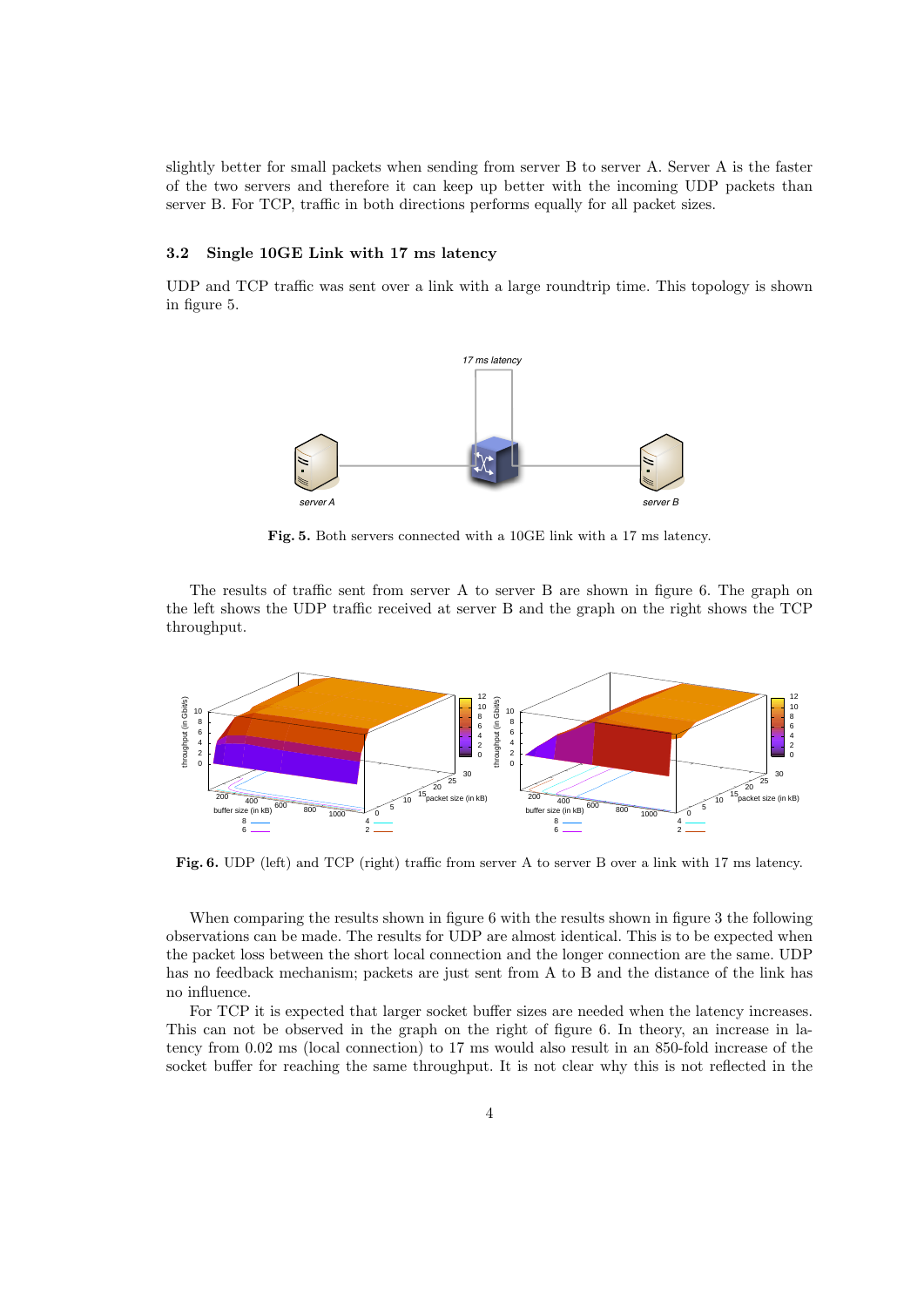measurements. Also, the reason for the dip in the TCP throughput for small packet sizes is not clear.

### 3.3 Ethernet Channel with Two Equal Length 10GE Links

In this test setup both servers were each connected with two 10GE ports to the Ethernet switch. On the Ethernet switch two VLANs were configured. Each server had one 10GE port connected to one VLAN and the other 10GE port connected to the other VLAN, as shown in figure 7.



Fig. 7. Experimental setup for bonding of two equal length links.

The Ethernet channel was setup between the two servers, not between a server and the Ethernet switch. The Ethernet switch was transparent with respect to the Ethernet channel. Load balancing between the two individual links of the Ethernet channel was done via round robin load balancing.



Fig. 8. Traffic from server A to server B over a 2x 10GE Ethernet channel (top left: UDP sending rate; top right: UDP receiving rate; bottom: TCP throughput

Figure 8 shows the results of sending traffic via the 20 Gbit/s Ethernet channel from server A to server B.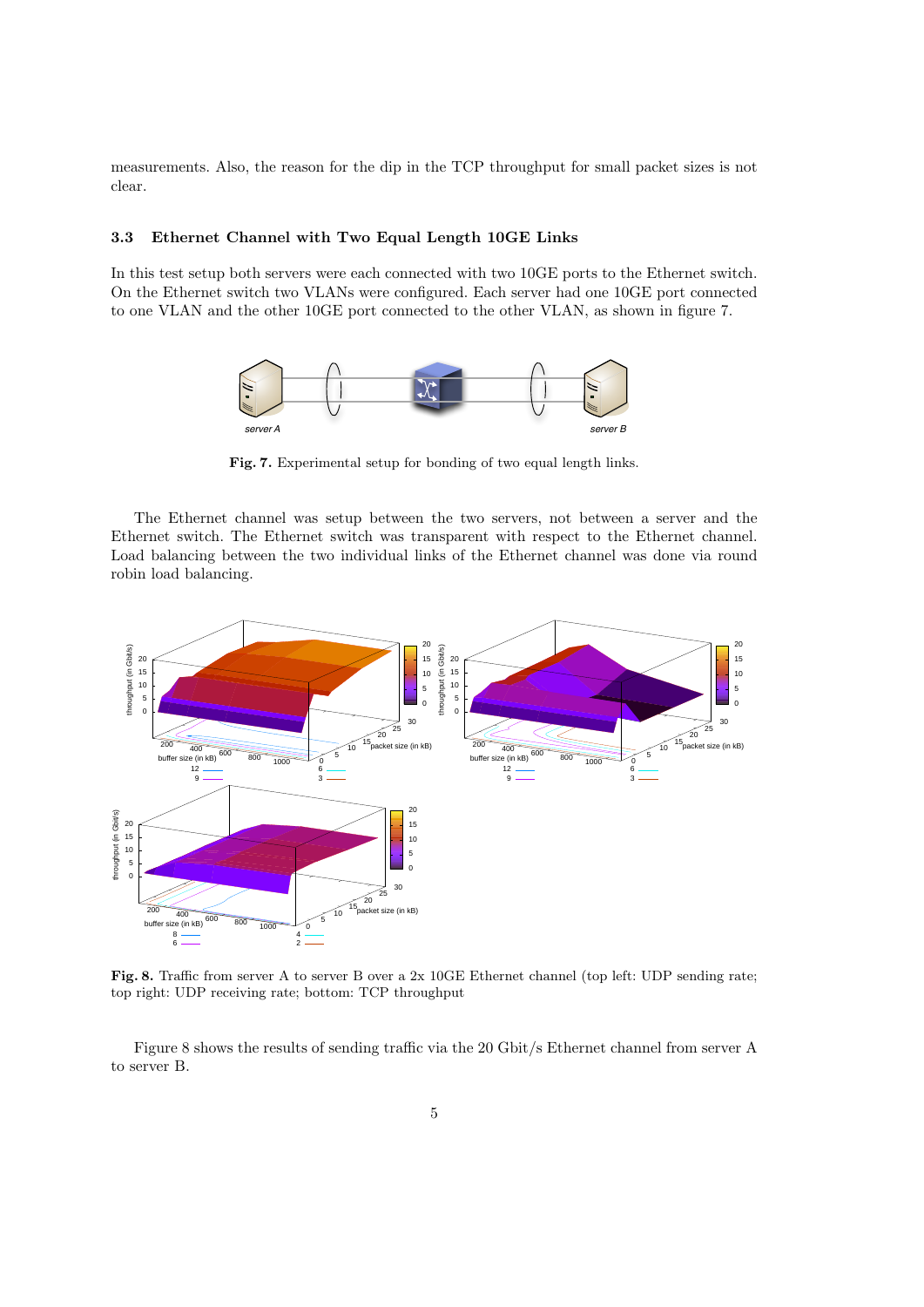The top left graph in figure 8 shows the rate of packets sent by server A, while the top right graph in figure 8 shows the results of the rate of packets received by server B. Comparing both pictures clearly shows that the throughput measured at the receiving end is much lower for large socket buffer sizes and packet sizes than what is sent by server A. Indeed it seems that the performance collapses above a certain sender throughput (roughly at 12-13 Gb/s). Other measurements have shown that the packets arrive at the receiving interface, but are dropped somewhere on the way to the netperf application. It is not clear yet where exactly these packets are dropped. Our hypothesis is that the CPU of the receiving server can not keep up, and is dropping packets in the kernel. Since the kernel has no means to signal the sender to slow down, it it flooded, and the performance collapse. Unfortunately, this hypothesis could not yet be confirmed by additional measurements, and further analysis needs to be done.

When looking at the packet rate received by server B, the top right graph in figure 8, the graph contains a small ridge. Irrespectively of the socket buffer, there is a small ridge around 8000 byte IP packet size and a small valley around 9000 byte IP packet size. This can possibly be explained by the effect of fragmentation. The Ethernet MTU on the Ethernet channel was set to 9,000 bytes. The IP packet sizes that were sent during the measurements consisted of a range of increasing sizes of 64, 1472, 4096, 8984, 10k, 20k and 30k bytes. The throughput is increasing for IP packet sizes from 64 to 4096 bytes and dropped for IP packet sizes from 8984 and higher. 8984 bytes plus UDP header does not fit anymore in the 9,000 byte Ethernet MTU. Therefore, from IP packet size 8984 and up, the IP packets are fragmented. Since the load balancing mechanism deploys a round robin policy, this means that 8980 of the 8984 bytes of each IP packet end up on one link, while the other 4 bytes of each IP packet end up on the other link. This has been verified by other experiments, which showed the same Ethernet frame rate, but radical different bandwidth on each link. Probably, the additional overhead for fragmentation does not outweigh the reduced overhead due to larger packet size for this IP packet sizes which are only marginally larger than the Ethernet segment size.

The bottom graph in figure 8 shows the result of sending TCP traffic from server A to server B. This TCP throughput is much better than what is achieved with UDP. The traffic rate does not decrease for large socket buffer and packet sizes. In fact, it it around 9 Gbit/s whenever the socket buffer size is larger than about 500 kB.

Figure 9 shows the same result but now in the direction of server B to server A. When comparing the results presented in figure 9 to those in figure 8 it is clear that the results for traffic from server B to server A are much better than the results for traffic from server A to server B. Server A is the faster of the two servers. The better results could be explained by the assumption that the packet receiving process on an Ethernet channel needs more resources than the packet sending process on an Ethernet channel. This is probably the case because reassembly must be done at the receiving end.

There is still a drop in throughput when sending from server B to server A for larger packet sizes. This can be explained by the fact that larger IP packets are fragmented into more Ethernet frames than smaller IP packets. So the Ethernet frame rate is larger when using larger IP packets and thus put more stress on the receiving server which needs to reassemble all those frames into IP packets again.

#### 3.4 Ethernet Channel with Two 10GE Links of Different Lengths

Figure 10 show the experimental setup where two links to unequal length are bonded. Figures 11 and 12 respectively show the results of the tests from server A to server B and from server B to server A.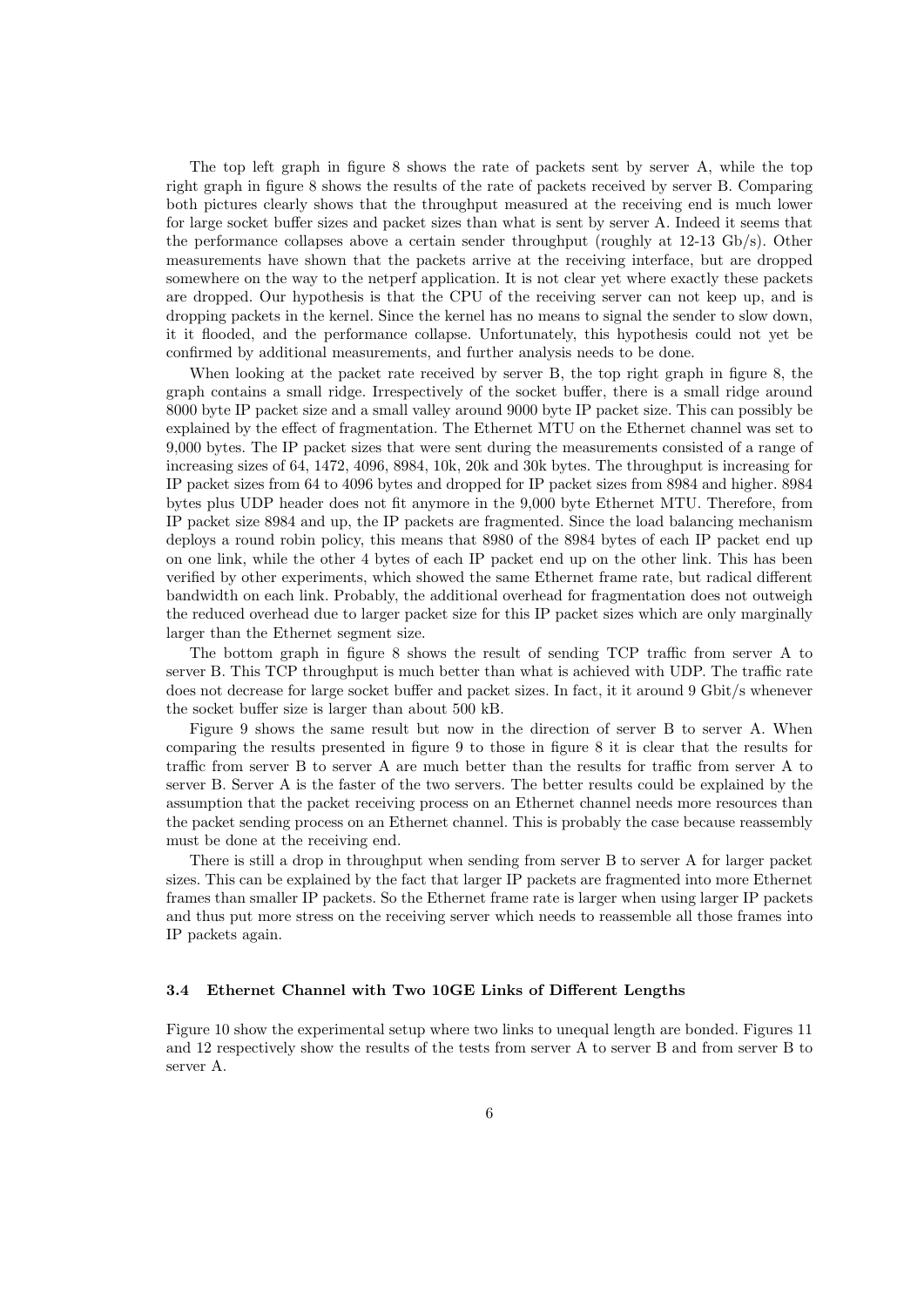

Fig. 9. Traffic from server B to server A over a 2x 10GE Ethernet channel (top left: UDP sending rate; top right: UDP receiving rate; bottom: TCP throughput



Fig. 10. Experimental setup for bonding of unequal length links.

The sending side for the UDP traffic (top left in figures 11 and 12) show a ridge near an IP MTU of 9000 bytes, similar to the result with bonding of equal length links (figure 3). As with that test, the ridge can be explained by fragmentation and uneven distribution of data on the two links.

Similarly, the results show a clear drop in performance with near 100% packet loss above a certain throughput of the sender.

The performance of TCP has collapsed due to the difference in round trip time. The throughput from server A to server B is less then 1 Gb/s, and the throughput from server B to server A is negligible.

The results were not expected. For small IP packet sizes, there is no fragmentation on the Ethernet layer, and the difference in latency accumulated to packet reordering at the IP layer. For larger IP packet sizes, there is fragmentation, and the difference in latency should already be handled during reassembly of the packets at the Ethernet layer (and would not result in packet reordering on the IP layer). However, there is no difference in the results with and without fragmentation. Instead, the only parameter that influences the performance is the buffer size.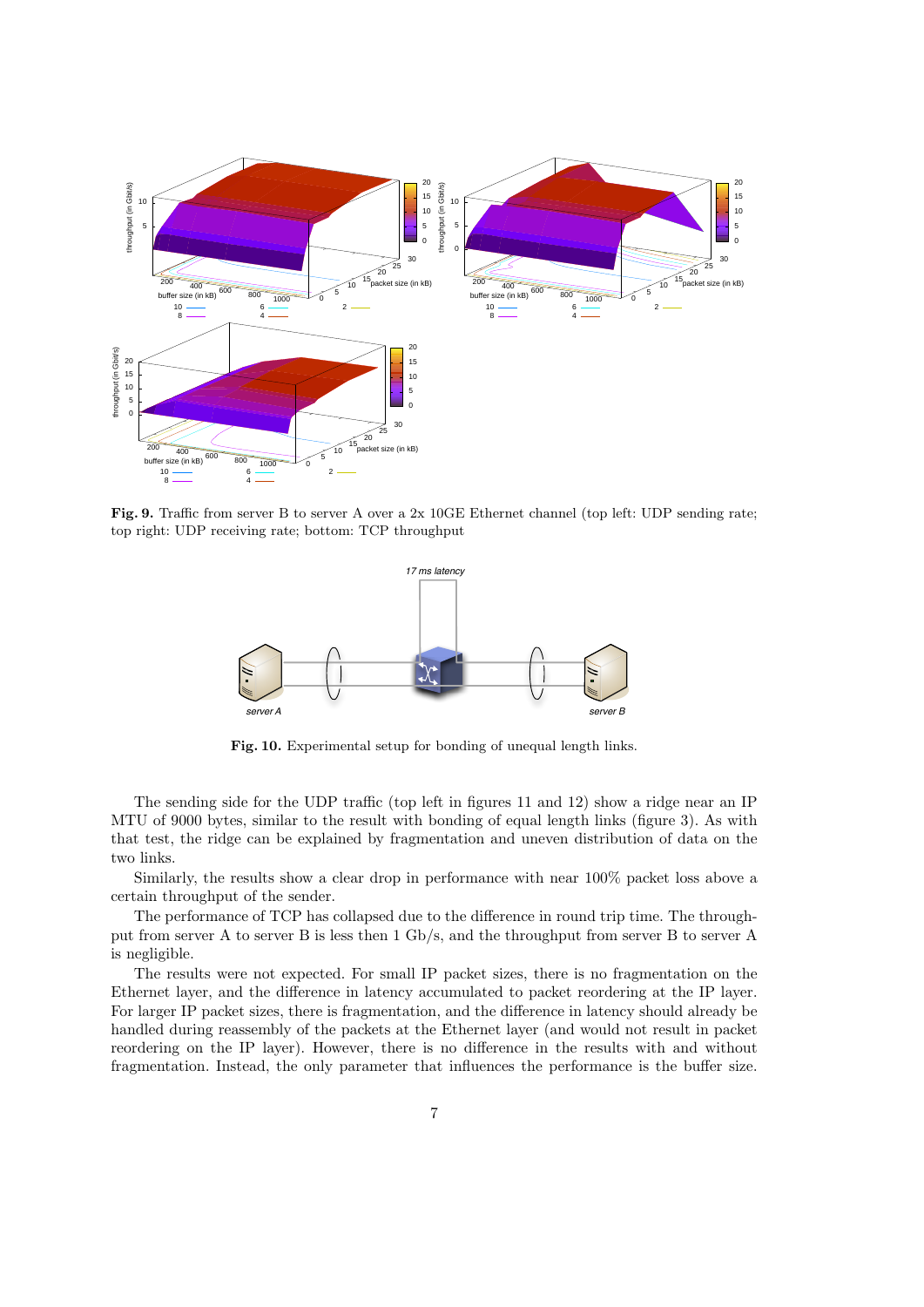

Fig. 11. Traffic from server A to server B over a 2x 10GE Ethernet channel (top left: UDP sending rate; top right: UDP receiving rate; bottom: TCP throughput)



Fig. 12. Traffic from server B to server A over a 2x 10GE Ethernet channel (top left: UDP sending rate; top right: UDP receiving rate; bottom: TCP throughput)

For TCP, the buffer needs to be at least the round trip time times the throughput. For 20 Gb/s, this would be 20 Gb/s  $\times$  34 ms = 85 MByte. Since the buffer sized used in this experiment are much smaller than that, it is expected that this causes the poor throughput. This does not explain the collapse in performance for a buffer size larger than 800 kilobytes. Further examination is required to understand the cause of these effects.